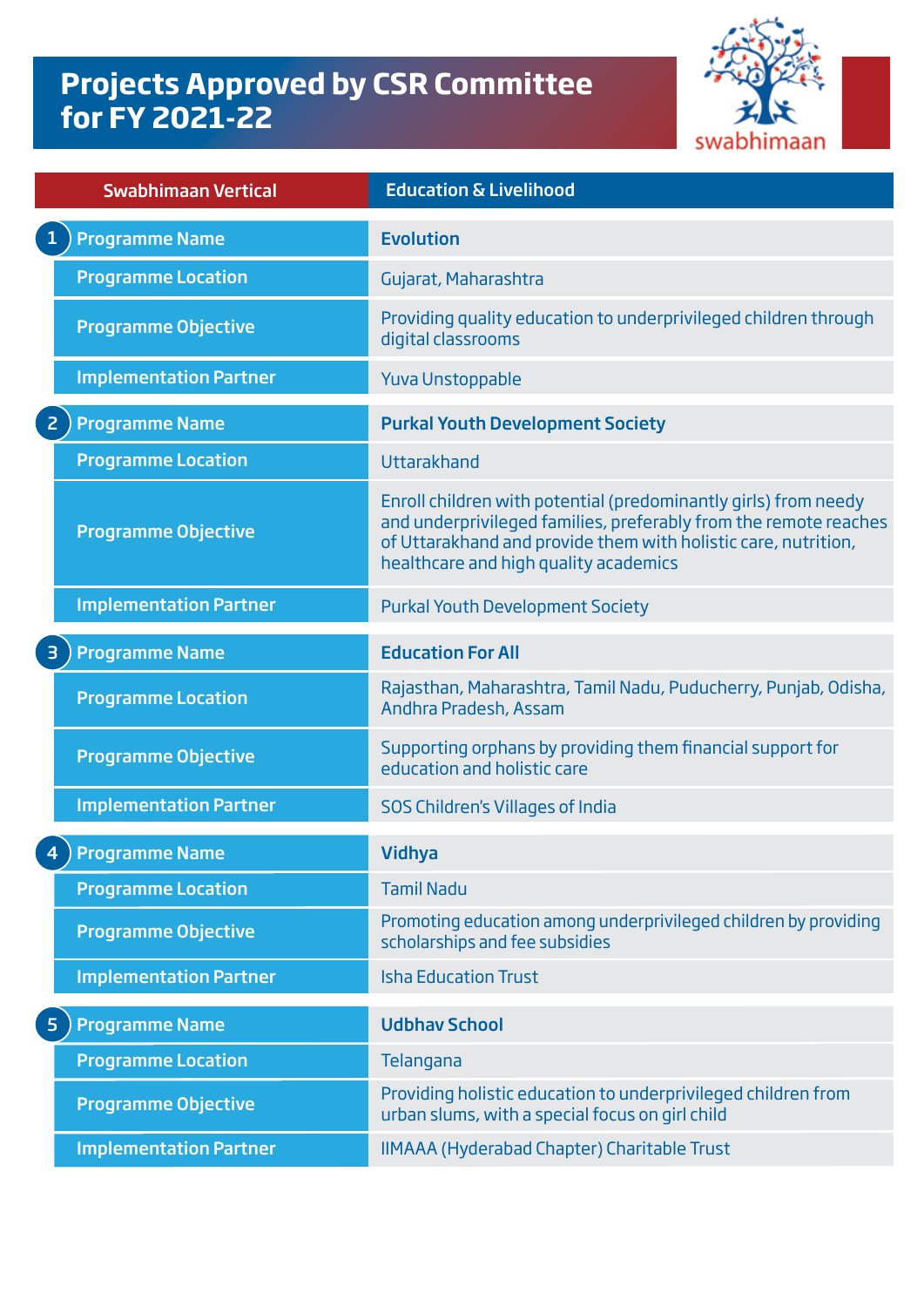| <b>Programme Name</b><br>6 <sup>1</sup>  | <b>TFI Fellowship Program</b>                                                                                                       |
|------------------------------------------|-------------------------------------------------------------------------------------------------------------------------------------|
| <b>Programme Location</b>                | <b>Delhi</b>                                                                                                                        |
| <b>Programme Objective</b>               | Promoting education among underprivileged children by providing<br>an improved learning environment                                 |
| <b>Implementation Partner</b>            | <b>Teach to Lead</b>                                                                                                                |
| <b>Programme Name</b>                    | <b>Employability Skill</b>                                                                                                          |
| <b>Programme Location</b>                | Maharashtra                                                                                                                         |
| <b>Programme Objective</b>               | Promoting livelihood by providing skill training and placement<br>support to youth                                                  |
| <b>Implementation Partner</b>            | <b>TNS India Foundation</b>                                                                                                         |
| <b>Programme Name</b><br>8               | <b>Empowering Lives and Livelihood</b>                                                                                              |
| <b>Programme Location</b>                | Rajasthan                                                                                                                           |
| <b>Programme Objective</b>               | Mainstreaming deaf adolescents and youth through educational<br>support, pre-vocational/vocational skill development and livelihood |
| <b>Implementation Partner</b>            | <b>Noida Deaf Society</b>                                                                                                           |
| <b>Swabhimaan Vertical</b>               | <b>Health &amp; Sanitation</b>                                                                                                      |
| <b>Programme Name</b><br>9               | <b>Save Little Hearts</b>                                                                                                           |
|                                          |                                                                                                                                     |
| <b>Programme Location</b>                | <b>Tamil Nadu</b>                                                                                                                   |
| <b>Programme Objective</b>               | Surgeries/treatment for underprivileged children suffering with<br><b>Congenital Heart Defects (CHD)</b>                            |
| <b>Implementation Partner</b>            | Aishwarya Trust                                                                                                                     |
| <b>Programme Name</b><br>10              | <b>Change for Childhood Cancer</b>                                                                                                  |
| <b>Programme Location</b>                | Tamil Nadu, West Bengal, Puducherry                                                                                                 |
| <b>Programme Objective</b>               | Promoting healthcare including medical, emotional, psychosocial,<br>nutritional and accommodation support to children with cancer   |
| <b>Implementation Partner</b>            | <b>Cankids Kidscan</b>                                                                                                              |
| <sup>11</sup><br><b>Programme Name</b>   | <b>Elimination of Clubfoot</b>                                                                                                      |
| <b>Programme Location</b>                | Tripura, Manipur, Nagaland, Sikkim, Odisha, Uttar Pradesh,<br><b>Madhya Pradesh</b>                                                 |
| <b>Programme Objective</b>               | Clubfoot correction surgeries for underprivileged children                                                                          |
| <b>Implementation Partner</b>            | <b>Cure International India Trust</b>                                                                                               |
| <b>Programme Name</b><br>12 <sub>1</sub> | <b>Strengthening of Healthcare Infrastructure</b>                                                                                   |
| <b>Programme Location</b>                | <b>Delhi</b>                                                                                                                        |
| <b>Programme Objective</b>               | Life saving and equitable access to healthcare for<br>underprivileged communities                                                   |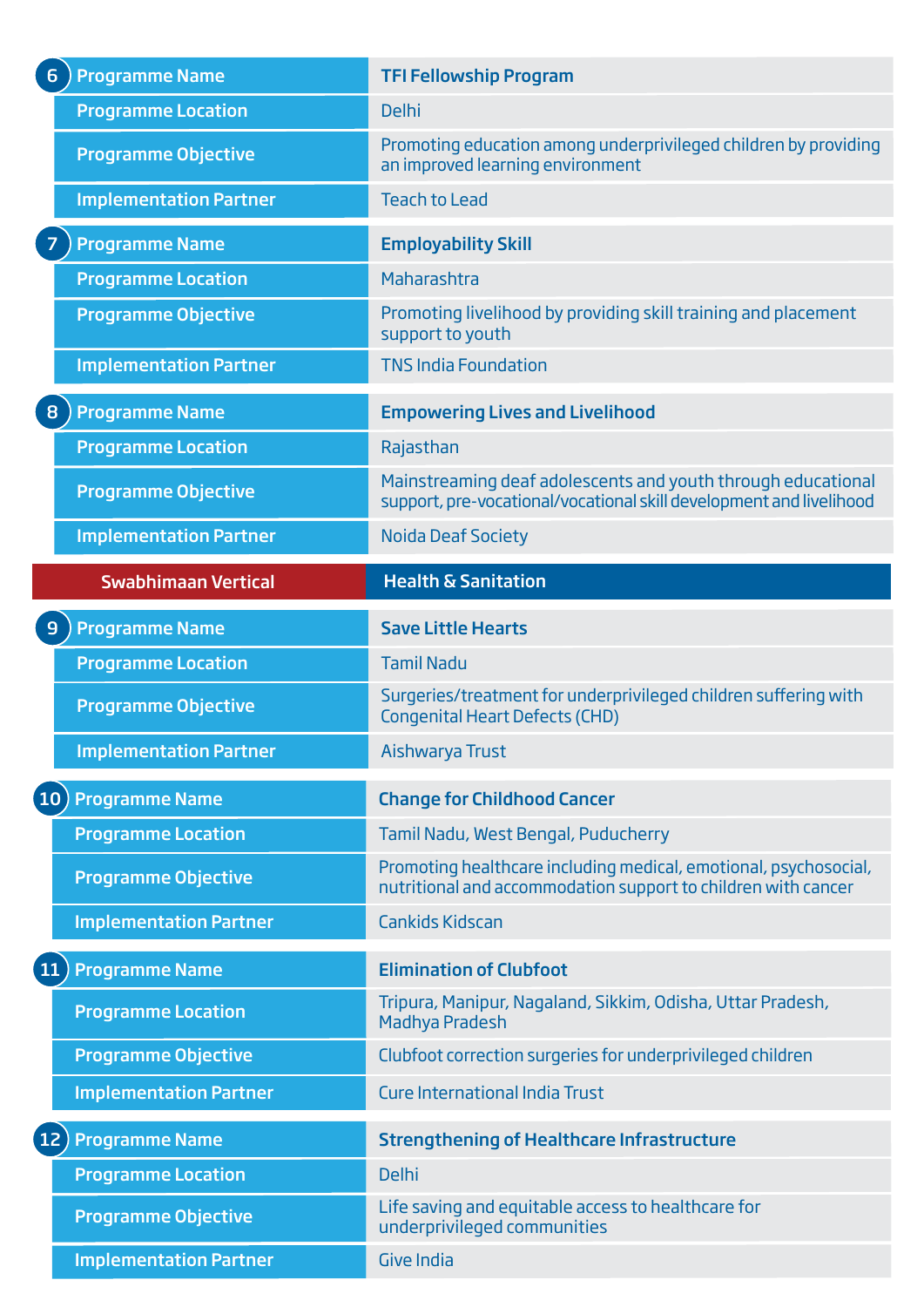| [13 ) Programme Name          | <b>Support a Gran</b>                                                                                                                                                               |
|-------------------------------|-------------------------------------------------------------------------------------------------------------------------------------------------------------------------------------|
| <b>Programme Location</b>     | Maharashtra, Punjab, Tamil Nadu, Kerala, West Bengal, Tripura,<br>Mizoram, Nagaland                                                                                                 |
| <b>Programme Objective</b>    | Providing ration kits and support for square meals to needy elderly                                                                                                                 |
| <b>Implementation Partner</b> | HelpAge India                                                                                                                                                                       |
| 14) Programme Name            | <b>Project Hunger</b>                                                                                                                                                               |
| <b>Programme Location</b>     | Maharashtra                                                                                                                                                                         |
| <b>Programme Objective</b>    | Providing cooked meals to low income communities and schools                                                                                                                        |
| <b>Implementation Partner</b> | Ratna Nidhi Charitable Trust                                                                                                                                                        |
| [15 ) Programme Name          | <b>Healthcare facilities and COVID vaccination</b>                                                                                                                                  |
| <b>Programme Location</b>     | Maharashtra                                                                                                                                                                         |
| <b>Programme Objective</b>    | Promoting preventive health care, providing medical support to hospitals<br>by supplying medical equipments and vaccination to tribal population                                    |
| <b>Implementation Partner</b> | <b>Seva Sahyog Foundation</b>                                                                                                                                                       |
| [16 ) Programme Name          | <b>One Home One Toilet</b>                                                                                                                                                          |
| <b>Programme Location</b>     | Maharashtra                                                                                                                                                                         |
| <b>Programme Objective</b>    | Providing health and sanitation services in slum communities<br>through the project 'One Home, One Toilet'                                                                          |
| <b>Implementation Partner</b> | <b>Shelter Associates</b>                                                                                                                                                           |
| <b>Programme Name</b><br>17   | <b>Health Cannot Wait</b>                                                                                                                                                           |
|                               |                                                                                                                                                                                     |
| <b>Programme Location</b>     | Maharashtra, Delhi                                                                                                                                                                  |
| <b>Programme Objective</b>    | Support primary health care needs of underprivileged population                                                                                                                     |
| <b>Implementation Partner</b> | <b>Smile Foundation</b>                                                                                                                                                             |
| 18) Programme Name            | <b>Home Away from Home</b>                                                                                                                                                          |
| <b>Programme Location</b>     | Maharashtra                                                                                                                                                                         |
| <b>Programme Objective</b>    | Supporting a 'Home Away From Home' for underprivileged<br>children suffering from cancer by providing them with best chances<br>of surviving the disease and leading a healthy life |
| <b>Implementation Partner</b> | St Judes India Childcare Centres                                                                                                                                                    |
| [19] Programme Name           | <b>Access to Preventive Healthcare</b>                                                                                                                                              |
| <b>Programme Location</b>     | Uttar Pradesh, Madhya Pradesh, Bihar, Jharkhand                                                                                                                                     |
| <b>Programme Objective</b>    | Strengthening healthcare infrastructure and providing access to<br>preventive healthcare                                                                                            |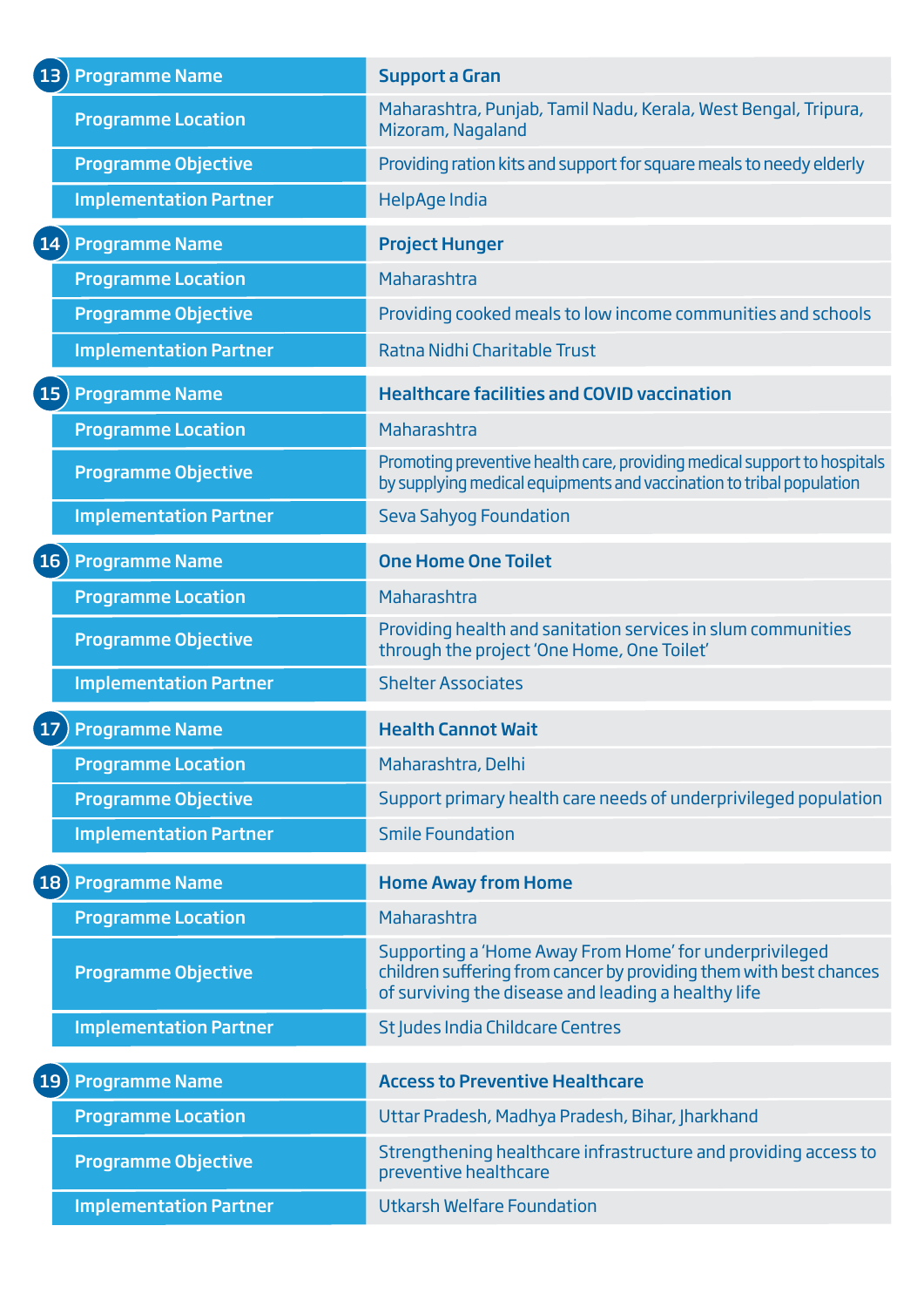| <b>(20) Programme Name</b>                  | <b>Akhand Jyoti</b>                                                                                               |
|---------------------------------------------|-------------------------------------------------------------------------------------------------------------------|
| <b>Programme Location</b>                   | <b>Bihar</b>                                                                                                      |
| <b>Programme Objective</b>                  | Eliminating blindness by providing free cataract surgeries to low<br>income earners                               |
| <b>Implementation Partner</b>               | Yugrishi Shriram Sharma Acharya Charitable Trust (YSSACT),<br><b>Akhand Jyoti Hospital</b>                        |
| <b>Programme Name</b><br>21                 | <b>Contribution to Swachh Bharat Kosh</b>                                                                         |
| <b>Programme Location</b>                   |                                                                                                                   |
| <b>Programme Objective</b>                  | Providing contribution for promoting sanitation                                                                   |
| <b>Implementation Partner</b>               | Swachh Bharat Kosh                                                                                                |
| <b>Swabhimaan Vertical</b>                  | <b>Environmental Sustainability</b>                                                                               |
| <b>Programme Name</b><br>22                 | <b>Schools on Solar</b>                                                                                           |
| <b>Programme Location</b>                   | Maharashtra                                                                                                       |
| <b>Programme Objective</b>                  | Setting up solar power units across schools                                                                       |
| <b>Implementation Partner</b>               | <b>Centre for Environmental Research and Education</b>                                                            |
| (23) Programme Name                         | <b>Lake Rejuvenation</b>                                                                                          |
| <b>Programme Location</b>                   | Gujarat                                                                                                           |
| <b>Programme Objective</b>                  | Cleaning and rejuvenation of the Bhadreti lake in the vicinity of<br>Sanand city, Ahmedabad                       |
| <b>Implementation Partner</b>               | <b>Environmentalist Foundation of India</b>                                                                       |
| <b>Programme Name</b><br>24                 | <b>Grow Trees</b>                                                                                                 |
| <b>Programme Location</b>                   | <b>Sikkim</b>                                                                                                     |
| <b>Programme Objective</b>                  | Planting trees for preservation of Himalayan bio-diversity                                                        |
| <b>Implementation Partner</b>               | <b>Grow Trees-Pangea EcoNetAssets Private Limited</b>                                                             |
| $\left( 25\right)$<br><b>Programme Name</b> | <b>Creating City Forests</b>                                                                                      |
| <b>Programme Location</b>                   | Maharashtra                                                                                                       |
| <b>Programme Objective</b>                  | Promoting environmental sustainability through creation of city<br>forest covers using Miyawaki plantation method |
| <b>Implementation Partner</b>               | <b>Keshav Srushti</b>                                                                                             |
| <b>Swabhimaan Vertical</b>                  | <b>Other Initiatives</b>                                                                                          |
| <b>Programme Name</b><br>(26)               | <b>Veer Naari</b>                                                                                                 |
| <b>Programme Location</b>                   | <b>Multiple locations</b>                                                                                         |
| <b>Programme Objective</b>                  | Providing support to the armed forces veterans, war widows and<br>their dependents                                |
| <b>Implementation Partner</b>               | <b>Army Wives Welfare Association</b>                                                                             |